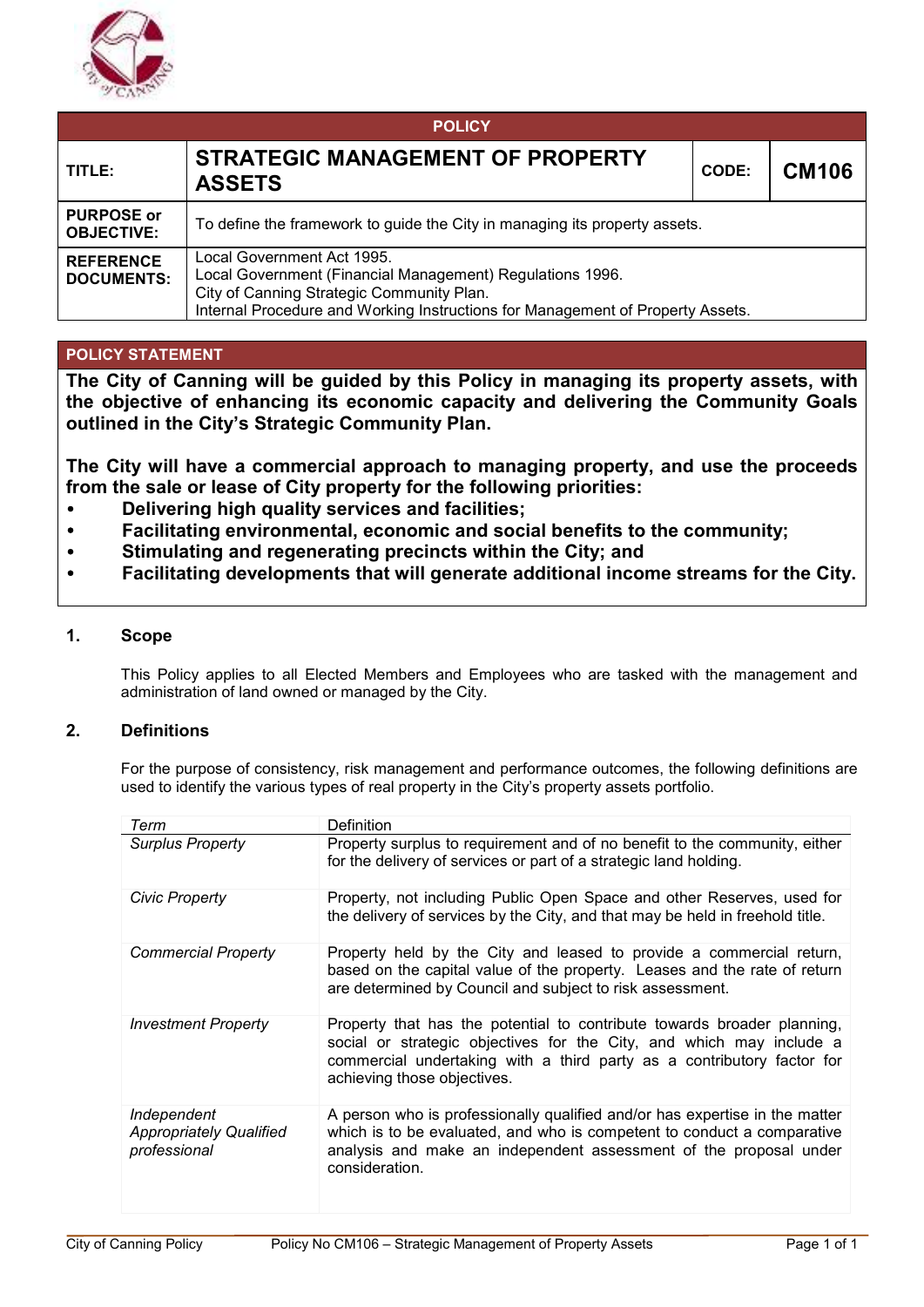| Term                                                  | <b>Definition</b>                                                                                                                                                                                                                                                                                                                  |
|-------------------------------------------------------|------------------------------------------------------------------------------------------------------------------------------------------------------------------------------------------------------------------------------------------------------------------------------------------------------------------------------------|
| <b>Residential Property</b>                           | Property that is intended for residential development, either by the City for<br>sale direct to the end user, or as part of an agreement with another agency<br>or residential property developer. Residential property must be aligned to<br>the City's service delivery, or be established agreements with external<br>agencies. |
| <b>Utility Property</b>                               | Property used for existing or anticipated future public utility functions.                                                                                                                                                                                                                                                         |
| <b>Public Open Space and</b><br><b>Other Reserves</b> | Property vested in the care, control and management of the City by the<br>State Government, and developed for active and passive recreational use<br>by the public, or retained for the protection or benefit of the natural<br>environment.                                                                                       |

# **3. Property Proceeds**

- 3.1 The allocation of proceeds must:
	- a) Align with the City's adopted Strategic Community Plan and Long Term Financial Plan; and
	- b) Be used in the development of the City's property assets, where an appropriate community, social, environmental or economic benefit can be demonstrated.
- 3.2 The proceeds or revenue from the sale, lease or development of City property, will be allocated as follows:
	- a) Where land is zoned 'Parks and Recreation', it will be held in 'Trust', and first preference will be to utilise it to purchase public open space. The second preference will be to utilise it for capital improvements to public open space, either within the Guided Scheme Area (if stipulated by the Scheme) or the immediate suburb and/or adjoining suburb, where the capital improvements will be of benefit to residents within both areas.
	- b) Where land is not zoned 'Parks and Recreation', the revenue will be allocated into the City's Land, Building and Development Reserve, and utilised at Council's discretion to fund a range of projects related to facilities. Council shall channel proceeds from the sale of its land assets to fund property acquisitions or property development projects that will generate either cash flows or long term capital gains, or both.
- 3.3 Where any existing legal agreement or caveat is held against the respective land title, the future use of the land, or any revenue generated, will be controlled by the conditions contained within the documents. These conditions will reflect the terms under which the City originally acquired the land.

# **4. Acquisition and Disposal of City Property**

- 4.1 In determining acquisition or disposal of property for commercial purposes, the City will identify investment opportunities for acquisition and surplus freehold land for disposal, and maintain a land asset register (Commercial Land Asset Strategy) which is to be reviewed and updated on an annual basis.
- 4.2 Property acquisition decisions will consider:
	- a) Strategic acquisitions (future planning);
	- b) Options for land holdings (hold/develop/divest);
	- c) Returns (profits) on funds employed;
	- d) Risk associated with the proposal;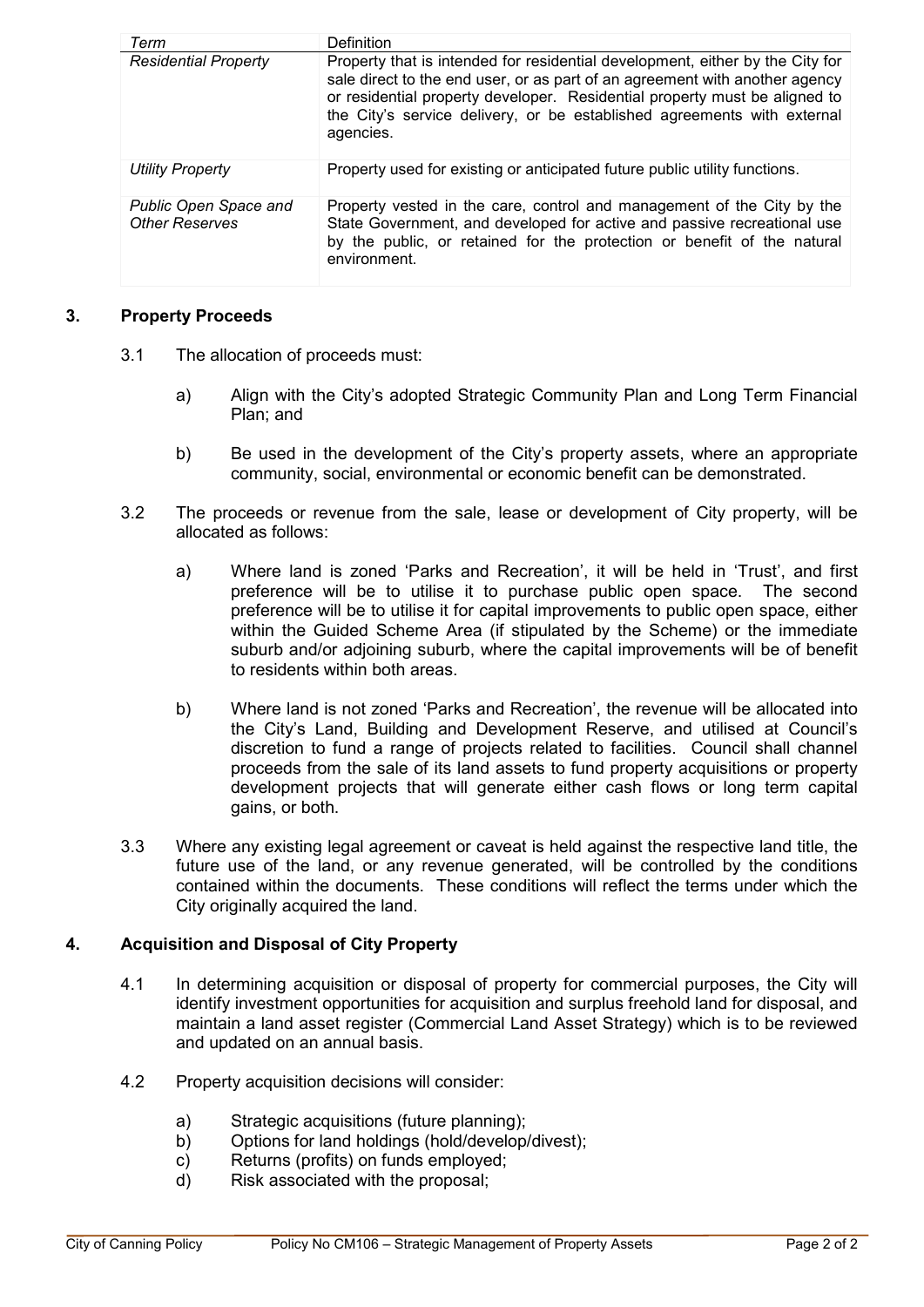- e) Locality of the development/investment;
- f) Current market trends and conditions based on analysis and environmental scans;
- g) Market demand for, and supply of, the property in question;
- h) Ongoing costs relating to the provisions of building maintenance/refurbishment;
- i) Community objectives expected; and
- j) Appropriateness of the property and its use as an asset owned by a public authority.
- 4.3 Property disposal (sale/lease/development) decisions will consider whether:
	- a) The property is being used for the purposes intended at the time of the acquisition;
	- b) The property is serving an operational or community need;
	- c) The property is facilitating service delivery objectives;
	- d) Property disposal would deliver better outcomes for the City;
	- e) The property provides an acceptable return; and
	- f) The property represents an acceptable risk to the City.
- 4.4 Any acquisition or disposal proposal must comply with the requirements of the *Local Government Act 1995*, and any relevant internal Council policies.

# **5. Performing Statutory Functions**

- 5.1 Where Council is performing its statutory function in relation to an application to develop, commence a major land transaction, or trading undertaking, on land owned or controlled by the City, and which is to be used for a commercial purpose, an independent report on the proposal for Council consideration is to be provided in the manner detailed in Parts 5.2 and 5.3 of this Section.
- 5.2 Applications for Development Approval
	- a) Where the City is the responsible decision making authority, prior to making a determination on an application for development approval, the City is to obtain an assessment from an independent appropriately qualified professional where in the opinion of the Director Planning and Regulation, the development proposal is:
		- i) Of a complex or contentious nature;
		- ii) Likely to be of significant interest to the community; or<br>iii) lnyolves unusual or unconventional design elements.
		- Involves unusual or unconventional design elements.
	- b) The independent appropriately qualified professional is to provide a written report to the City detailing their assessment in respect to the following matters:
		- i) The proposal in relation to the City's Town Planning Scheme requirements;<br>ii) Any submissions received from the community and interested parties; and
		- Any submissions received from the community and interested parties; and
		- iii) Any other matter that may be relevant to a particular development.
- 5.3 Major Land Transaction and Trading Undertaking: Prior to entering a major land transaction, or commencing a major trading undertaking in accordance with Section 3.59 of the *Local Government Act 1995*, and as part of the preparation of a business plan, an appropriately qualified professional will be engaged to provide Council with written independent advice on the merits and risks associated with any proposal.
- 5.4 Where Council performs its statutory function in relation to an application to rezone land owned or controlled by the City, which is to be used for a commercial purpose, the final decision in the rezoning process is made by the Western Australian Planning Commission, and therefore an independent report is not considered necessary.